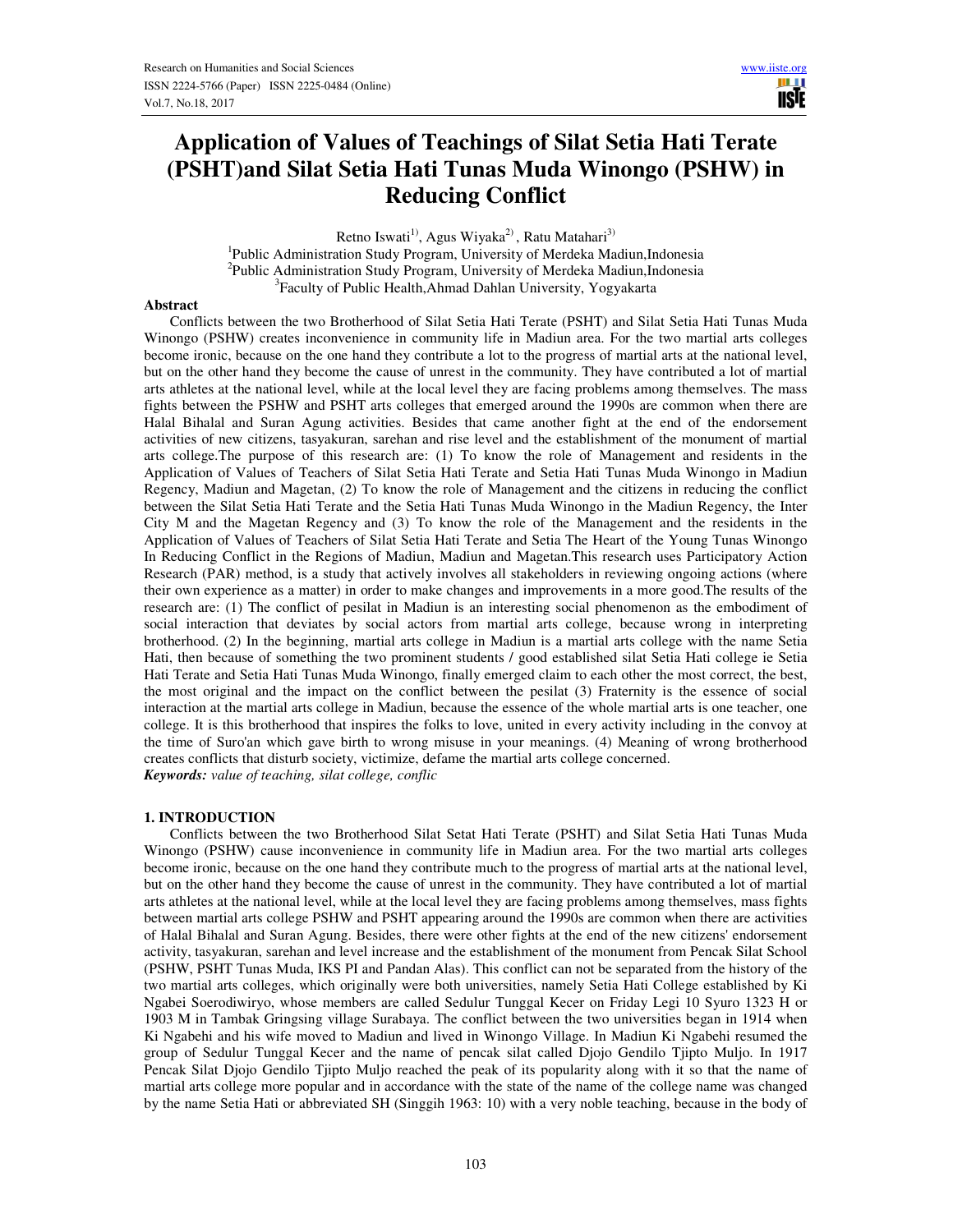faithful college of the heart there is a doctrine that the science of Faithful Heart can not be disseminated to the wider community resulting in the development of the College of Loyalty is very slow. Seeing the condition of the development of Setia Hati so slow, when in fact has great potential to develop, then one of Ki Ngabehi disciples named Ki Hadjar Hardjo Oetomo intend to develop the Science of Faithful Heart to the public and at the same time the struggle against the invaders although constrained by the doctrine Setia Hati . In 1922 Ki Hadjar HardjoOetomo finally ventured to establish a college with the name Setia Hati Pencak Sport Club in the village of Pilangbango Madiun in his birthplace. This college is the forerunner of martial arts college which is now known as the Fraternity of Setia Hati Terate (PSHT). With the establishment of this college Ki Ngabehi Soerodiwiryo not explicitly explicitly forbid or merestuinya because it is considered as a personal responsibility Ki Hadjar Hardjo Oetomo (Maksum, 2009: 105) .In 1944 precisely Friday Legi November 10 Ki Ngabehi Soerodiwirjo died in his residence in Winongo, before his death told him that faithful brethren remained united in heart, remained inner and apologized to him with sincere sincerity. After the death of Ki Ngabehi, Setia Hati is centered at Ki Ngabehi residence in ketuai by Koesnandar who is now known as the Pious Brotherhood of Panti. Brotherhood Faithful Heart Panti is a designation for the Fraternity Brethren residing in the Panti, which is at the residence Ki Ngabehi Soeryodiwiryo on Jl. Gajah Mada no. 14 Winongo Mangunharjo Sub-district of Madiun City. SH Panti until now not in IPSI and only a paguyuban.Sampai with the 1960s, SH Panti development is less encouraging because of the lack of acceptance of new members and some senior members died. Young people at SH Panti take the initiative to revive the Perguruan Setia Hati. On October 15, 1965, R. Djimat Hendro Soewarno founded the Faithful Brotherhood of Winongo Tunas Muda with the lofty teachings of Setia Hati (Soewarno 1994: 99). The college is based in his kediama which is also located in Winongo Madiun Village. However, although both are based in Winongo, SH Winongo Tunas Muda and SH Panti there is no organizational relationship.

 The above historical descriptions show the internal dynamics of the Faithful College which result in disunity. The split is due to different college development strategies. Ki Ngabehi wants to closely guard the development of Perguruan Setia Hati. Ki Ngabehi wants the science of Faithful Heart to be maintained so that quality is very selective in receiving new members. Meanwhile Ki Hadjar Hardjo Oetomo wants to be more open Setia Hati so it can be more easily accepted in the wider community. Similarly, R.Djimat Hendro Soewarno with Setia Hati Tunas Mudanya also wants to develop a college with more open as well as SH Terate. Up to that stage, the dynamics of the relationship between the three SHs is not in the color of open conflict and violence. Both schools coexist peacefully. The seeds of violent conflict began to emerge when several warriors SH Winongo and SH Terate were involved in political conflict after the events of S S 3065. Some swordsmen from both colleges were involved in physical clashes because of the political event, although the two martial arts colleges were not actually affiliated to any political party. Since then began to frequent fights between warriors in various corners of Madiun. The festivals that also involved the sharp weapons often ended with the death of one party. Madiun was like a war zone of warriors of martial arts. In various corners of the city and kampong and there is graffiti that shows the identity of the group of warriors who controlled the area. SH Terate Swordsman uses the term SHT (Setia Hati Terate) to mark its base. While SH Winongo uses the term STK (Sedulur Tunggal Kecer). SH Winongo Tunas Muda has a strong base in the Madiun area of the city, while SH Terate is rooted in the Madiun district, so that both devotees of good heart from Setia Hati Terate and Setia Hati Winongo back together become a single seder as taught Ki Ngabehi, the values of the Doctrine of the Faithful of both Winongo and Terate in order to reduce the conflict.

# **2. LITERATURE REVIEW**

 Values are derived from the Latin vale're which means useful, capable of being, empowered, applicable, so that the value is defined as something that is considered good, beneficial and most correct according to the belief of a person or group of people. Values are always related to norms although both can be distinguished. Values can be interpreted as attitudes and feelings displayed by individuals, groups or society as a whole about goodbad, right-wrong, likes-dislike and so on the object of material and non-material, while the norm is a rule with sanctions intended to encouraging and even pressing personal, group, or community to achieve social values. The definition of value according to some experts have differences of opinion, namely:

- 1. According Sutarjo Adisusilo Value is the quality of a thing that makes it liked, desired, pursued, valued, useful and can make people who live it become dignified.
- 2. According to Soekamto, value is a which can be targeted to achieve goals that become the nature of the sublimity of the order consisting of two or more of the components of each other affect or work in a unity or a unified integration and oriented to Islamic values and morality .
- 3. While the meaning of value according to Chabib Thoha, "Essence inherent in something that is very meaningful for human life".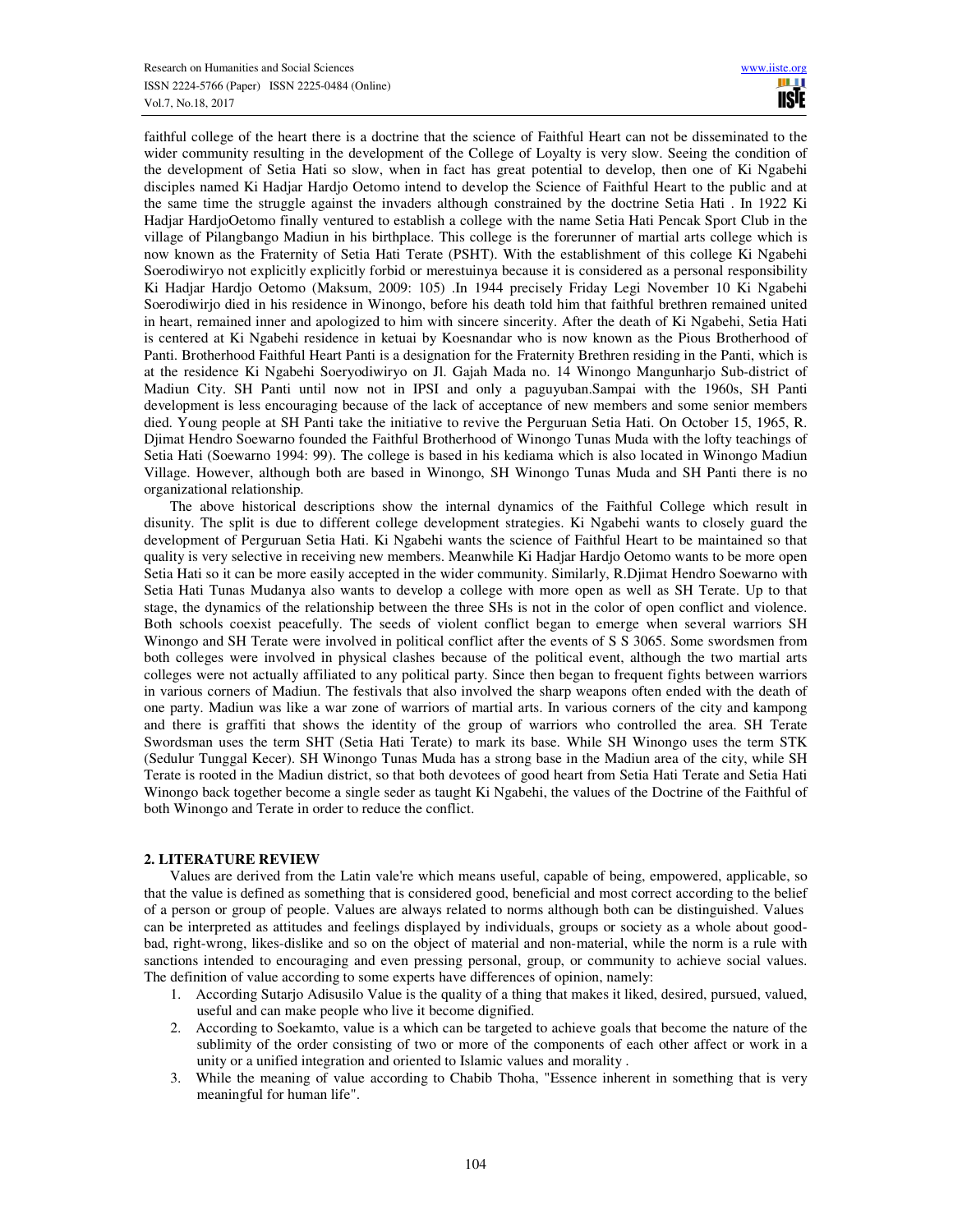4. Furthermore, it is also explained that essence has not been meaningful before it is needed by human, but so it does not mean the essence because of human need.

It's just meaningfulness of the essence is increasing according to the increase of capture and the meaning of human self.Sebagai example: the peace of life is the essence of human life, the essence will not disappear despite the fact there are many wars.Value of peace is higher as long as humans are able to give meaning to the peace. The value of peace develops according to the human capability of the essence of peace. The latter sense provides an understanding that value is not solely determined by the level of human need for something but neither avoids the value that is more determined by the human situation in need. Because before being in a situation needed, in something that has been inherent things that will be higher in value along with the increasing ability to catch and meaning of human. Furthermore, in order to fulfill the need of understanding the value in this paper, referring to the meaning of value according to Thibib Thoha, the value is defined as the essence attached to something that has meaning for the life of society that has the characteristics, as follows: First, values are formed in society through mutual interaction among members. Means that value is socially created not biologically carried from birth. Second, social values are transmitted through members or groups in a society through various social processes from one society to another. In addition, values can be learned not innate where the learning process values started from childhood through socialization in the family and the value that has been accepted socially it becomes the basis for the actions and behavior both individually and in groups as a whole so as to help the community to can function well because without a community value will be chaotic especially in maintaining social welfare and satisfaction. Third, the conceptual value is an abstraction of the elements of value and the variety of objects that exist in society that tend to relate to each other communally to form patterns and value systems in society, so that if there is no integral harmony of the values social problems will arise social. Fourth, the diversity of cultures with different forms and functions produce different value systems because values represent alternative and value systems consisting of the alternative ranking structure itself that mutually refine and fill in determining the ranking of the position or level of the object exists and has a different effect on the individual as well as the society as a whole. Finally, values can affect personal development in a positive or negative society that usually involves emotions. Furthermore, O'on Maryono (1998: 79) argues that the practice contained in the philosophy of noble character of pencak silat is controlling in the sense that:

1.Sense of commitment to the rules, values and ideals of religion and morals of society;

- 2.Responsiveness (responsive) and wise to every sign of its development, demands and challenges;
- 3.Tough attitude (firm) and can develop the ability in facing and overcoming challenges;
- 4.Discipline and test stance in the face of temptations and trials;
- 5.Dynamic and creative attitude in an effort to achieve success.

#### **3. METHODS**

## 3.1. Achievements and research stages

The results of subsequent reviews of violations between groups of martial arts colleges (SHT and SHW) indicate that violent conflicts occur because of the process of forming distorted social identities, when basic conditions such as poverty and unemployment are not improved, as well as interaction between groups of universities, the outbreak of violent conflict only waiting time and interaction (Ali Maksum, 2009). This condition is quite worrying about the preservation of unity and unity, especially for the defense and resilience of the nation in the future, according to the research results of researchers that martial arts college has a very important role in supporting the development of human character (Retno Iswati and Agus Wiyaka, 2015)

#### 3.2. Location and Object Research

The object of research according to Sugiyono (2012: 13), is as follows: "The object of research is the scientific goal to obtain data with the purpose and certain usefulness of something objective, valid, and reliable about a thing (certain variables)". Location and object of research in Magetan Regency, Madiun Regency and Madiun City as Terate Hearts Trenching Center as well as Loyalty Winongo Madiun.

#### 3.3. Sample and Informant Research

This Gay and Diehl opinion (1992) assumes that the more samples taken will be more representative and the results can be digenelisir. However, the sample size received will depend on the type of research. Sampling using multi stage sampling technique, and the subjects of the research are Management, Setia Hati Terate and Setia Hati Winongo resident in Magetan Regency, Madiun Regency and Madiun City .. Hereinafter taken part to be the sample / informant of research by "Purposive Sampling" .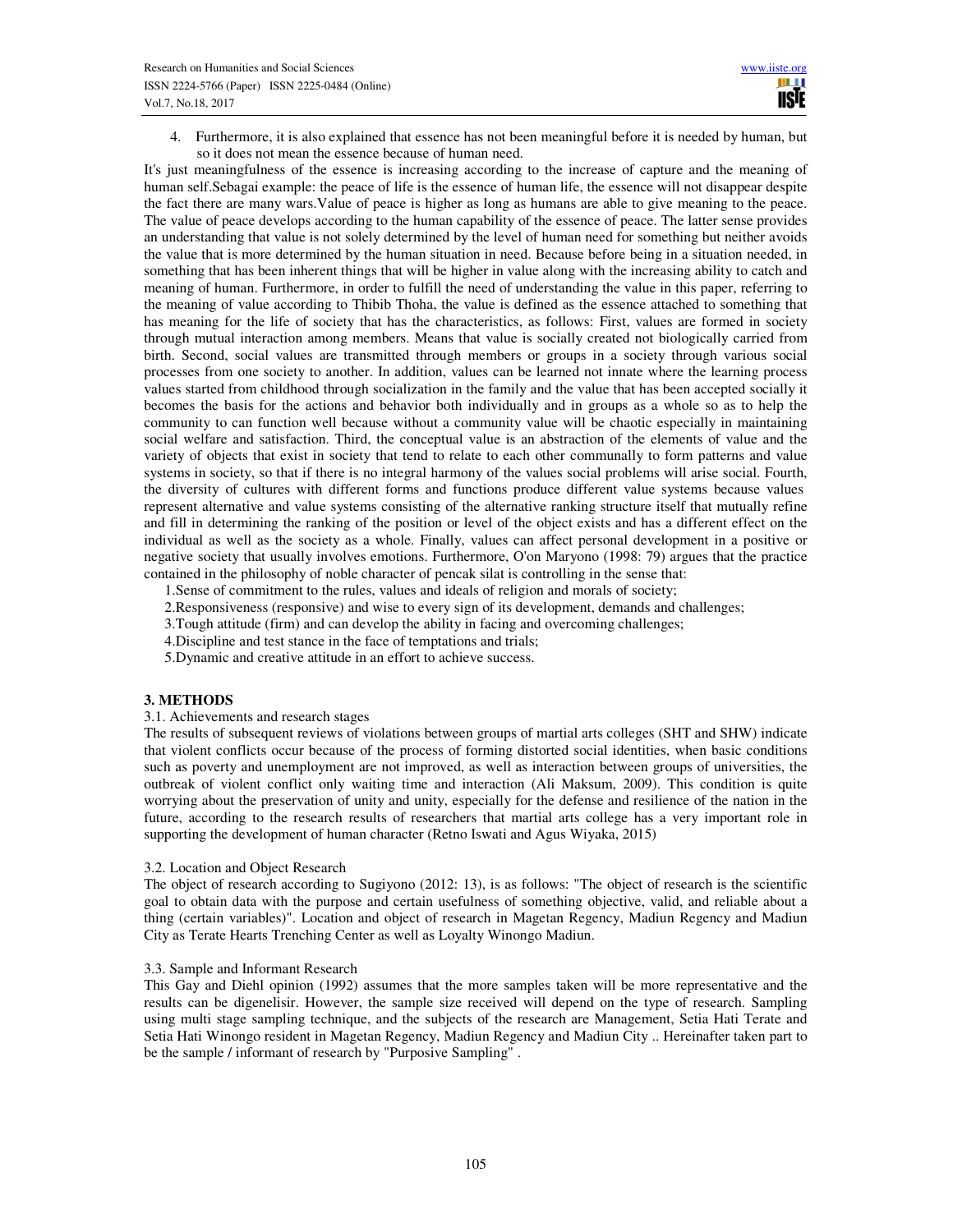## 3.4. Data Collection Technique.

Data collection techniques is a means of collecting data needed to answer the formulation of research problems, Juliansyah Noor (2011: 138). Data collection techniques used in this study are interview (interview), observation (observation), and document (documentation). Meanwhile, to test the validity of the data is to use triangulation of data sources. For that, in the examination of the validity of data is done by:

a.Comparing the observed data with interview data from several data sources,

b.Compare the results of interviews with the contents of a related document.

#### 3.5. Methods of Research Analysis

The research using the Participatory Action Research (PAR) method is an active research involving all stakeholders in reviewing ongoing actions (where their own experience as a matter) in order to make changes and improvements in a better direction. So to inventory the causes and reduce the conflict in the body of SHT silat and SHW college must actively engage the relevant stakholders and related to their own experience so that they can make better changes and improvements. For that they must reflect on the historical, cultural, political, economic, geographical and other related contexts. According to Matthew B. Miles and Michael Huberman in Moleong (2000), explaining that in conducting the process of analysis of the main components that need to be considered after data collection are:

- 1.Data reduction, ie the process of selecting, simplifying, abstracting and transforming rough data from written records in the field until a complete final report is prepared.
- 2.Data presentation, which is a collection of information arranged in order to give the possibility can draw conclusions. In the presentation of this data is done aftermake data reduction that will be used as material report.
- 3.Attract the conclusion or verification, which is the essence of the presentation of data which is the result of analysis conducted in the study.

#### **4. RESULTS AND DISCUSSION**

4.1. Application of Values of Teachings of Silat Setia Hati Terate and Perguruan Silat Setia Hati Tunas Muda Winongo.

 Pencak Silat is a traditional martial arts branch that exist in Indonesia, born and developed as a local culture. In a more general sense Pencak silat is a physical, spiritual, artistic, and cultural heritage education of the nation, and has value to increase the devotion to God Almighty, heighten intelligence, skill, strengthen personality and strengthen confidence. Pencak silat as a martial art and a part of Indonesian culture that is noble. Then the noble values of martial arts contained in the identity that includes 4 (four) principal things as a whole, namely:

1.Ethical value

- The overall ethical value embodied in this mental-spiritual aspect is the foundation of the values contained in other aspects. Ethical values include attributes and attitudes: Be cautious to God Almighty and virtuous noble character. Spoken by the Board of Teresa of Terate Heart of Madiun City. Is Pencak Silat very strong with the values and norms and emphasize the attitude and the nature of cautious To God Almighty and virtuous noble character?
- "In the world of martial arts attitude and cautious nature To God Almighty and virtuous noble character is always instilled by the coach since they first practice, and become very strong as togetherness in the exercises every Sunday".
- 2.Technical value
	- The technical value (martial aspect) includes the nature and attitude of mental and physical alertness, based on the responsive and self-controlled knightly attitude. Pesilat must be aware and obliged to: Dare to uphold the truth and honesty and justice. Expressed by the Board of Teresa of Terate Heart of Madiun City. Does Pencak Silat instill daring values and attitudes to uphold truth and honesty?
	- "In the world of martial arts attitude and courage to uphold the truth and honesty in goodness is a must, it is symbolized white and red-white vertical ribbon that is on the symbol of Terate PSH which means Terate PSH citizen must always stand up based on justice and truth in carrying out the activity with no distinction between ethnicity, race, religion and class and social status".
- 3. Aesthetic value
	- Aesthetic values (aspects of art) include the nature and attitude of love to the culture of the nation. Pesilat must be aware and obliged to: Develop Pencak Silat as the noble culture of Indonesia to strengthen the nation's personality, strengthen the sense of pride of national pride and strengthen the soul of unity by the Board of Teresa of Terate Heart of Madiun. Does Pencak Silat instill noble values and attitudes in order to strengthen the nation's personality, strengthen the sense of price Develop Pencak Silat as a culture of the Indonesian nation that is self-esteem of national pride and strengthen the soul of unity?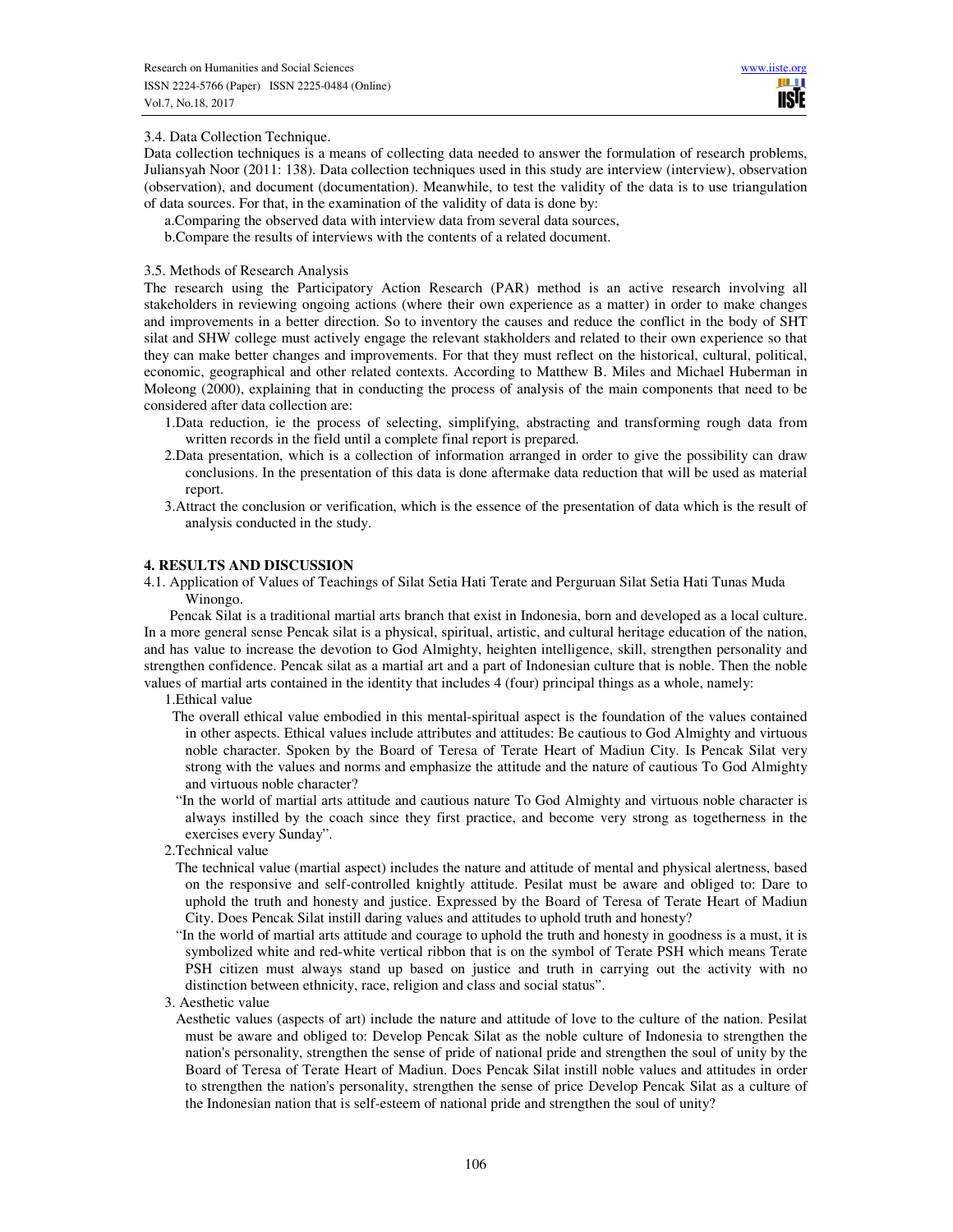- "In the world of martial arts attitude and the nature of Developing Pencak Silat as a culture of the noble nation of Indonesia in order to strengthen the nation's personality, strengthen the sense of pride of national pride and strengthen the spirit of unity of this matter in accordance with the initial pioneering Setia-Terati Heart that dripped on the concept of Perguruan the demands of the times and made the Community Organization by emphasizing the meaning of the Tera Fraternity of Terate Hearts as the basic of Terate Terrestrial Psych education is the Brotherhood that embodies the eternal sense of brotherhood among the citizens / prospective citizens, if the sense of brotherhood has been embedded in every citizen PSH Terate as an institution and self as citizens are based on equal responsibility with great sense and responsibility".
- 4. Athletic value
	- Athletic value (sports) includes the nature and attitude that ensures physical and spiritual health and achievement in the field of sports. Pesilat must be aware and obliged to: Practice and implement Sports Pencak Silat as a part of everyday life expressed by the Board of Teresa of Terate Heart of Madiun City. Does Pencak Silat instill the values and attitudes of Practicing and implementing Sports Pencak Silat as part of daily life?
	- "In the world of martial arts attitude and the nature of Practice and Implement Pencak Silat Sports as part of everyday life is something that must be implemented because the organization of PSH Terate is an organization bersiafat social in the field of education outside the school who participated in the intellectual life of the nation and its implementation based Pancasila and Articles of Association and Bylaws. The Terate PSH organization not only moves in the formation of martial arts, but also moves in the spiritual field with the aim of giving birth to a formidable swordsman as well as forming a virtuous man knowing right and wrong and pious God Almighty".
- 4.2. Reduction of conflict between Silat Setia Hati Terate and Silat Setia Hati Tunas Muda Winongo

 After conducting in-depth interviews to the informants, the researcher will obtain various data findings that the researcher needs from all the informants. In the data collection the researcher is assisted by some informants from the Board, the pesilat, the trainer and the community leaders from the beginning of the conflict to the post conflict . Besides, researchers also explore and examine existing data about the role of brotherhood fraternity in finding solutions to a conflict, In the conflict issue there must also be things that can to overcome a conflict, therefore every conflict must be handled continuously. According to Stevenin (2000, pp.134-135), there are five steps to achieving peace in the conflict. Whatever the source of the problem, the following five steps are fundamental to overcoming difficulties:

- 1.Introduction The gap between existing circumstances is identified and how things are supposed to be. The only thing that becomes a trap is a mistake in detecting (ignoring the problem or assuming there is a problem when it actually does not exist).
- 2.Diagnosis This is the most important step. The correct and tested method of who, what, why, where, and how to work perfectly. Focus on the main problem and not on the trivia.
- 3.Agree on a solution Gather input on possible solutions from the people involved. Filter out solutions that are unworkable or impractical. Never settle in a way that is not very good. Look for the best.
- 4.Implementation Remember that there will always be gains and losses. Be careful, do not let this consideration too much influence the choice and direction of the group.
- 5.Evaluation The settlement itself can give birth to a whole new set of problems. If the solution does not work, go back to the previous steps and try again.

Stevenin (1993: 139-141) also explained that when experiencing conflict, there are things that should not be done in the midst of conflict, namely:

- a. Do not be swept away in a power struggle with others. There is a saying in society that can not be denied, it reads: if authority increases then power decreases, so should it.
- b. Do not get too separated from the conflict. Dynamics and conflict outcomes can be handled best from within, without involving a third party.

In addition to being personally or individually, participation can also be done in groups. For that an organization on the community is very role as implementers of peace and peace, carry out basic needs services and conduct activities of reconstruction and rehabilitation. Elements of the community involved in the settlement of a conflict usually involve community leaders religious leaders, customary leaders, community leaders, peace activists, and involving the parties in conflict. This is a novelty in the approach to community settlement.

 Basically the community acts as a third party as a mediator of circumstances and also as victims of the conflict. However, the lack of access to information gained by the public raises prejudices that change rumors and suspicions of conflict-prone groups that have not yet completely disappeared. Even the feelings of misgivings, and uncomfortable still felt by the community as the impact of the conflict. Atagonistic state is still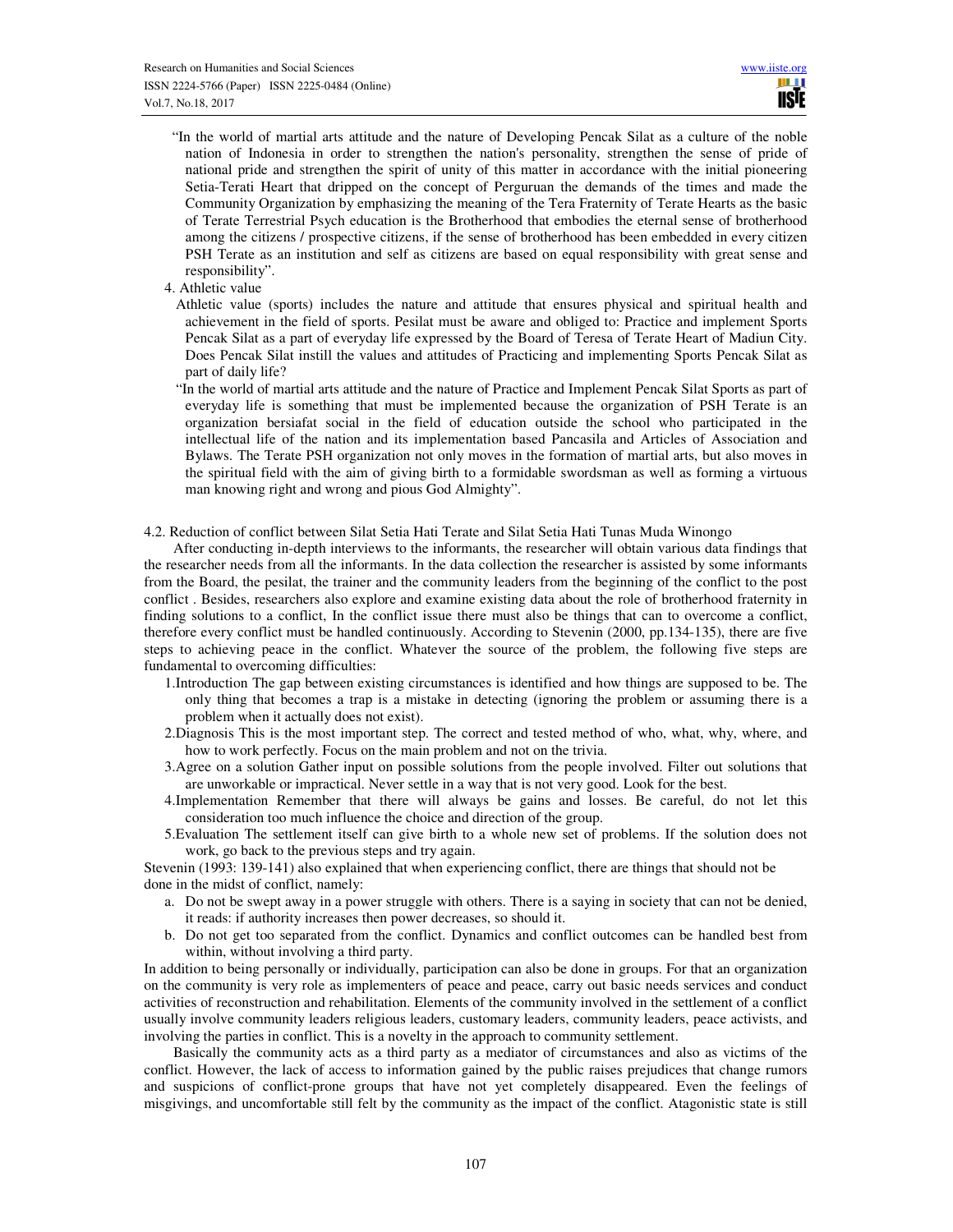strong felt in the community at the lower level, especially when the agenda of each martial arts college in the month suro and halal bihalal event arrived. In Meridukion of a conflict there are 2 (two) roles of yaitumediator and facilitator is very relevant in conflict management process and can be used as a model for peacemakers, especially for those who engage in the activities of martial arts in the field. The role of mediators is done during the conflict stage. The role of the facilitator is generally done in the "pascakonfik" phase which "battles" and "physical clashes" have decreased. These two roles are often also applied to the pre-conflict or conflict prevention phase.

1. Mediator

The role of the mediator is made when there are striking differences and leads to physical contradictions between different parties. The mediator may act as a third person among group members involved in the group. Activities that can be carried out in the mediator's role include behavioral contracts, negotiations, conciliation of third parties, and various handling of emergency situations. In mediation, efforts are essentially directed towards achieving a "win-win" solution). Some of the techniques and skills performed by the mediator role:

- a. Seek the value equation of the parties to the conflict;
- b. Helping each party to recognize the legitimacy of the interests of the other;
- c. Helping conflicting parties in identifying common interests;
- d. Avoiding situations that lead to the emergence of win and lose conditions;
- e. Seek to localize conflicts into specific issues, times and places;
- f. Helping conflicting parties to recognize that they are more beneficial if continuing a relationship rather than engaging in conflict;
- g. Facilitate communication by supporting them to talk to each other; and
- h. Using persuasion procedures
- 2. Facilitator

The role of "facilitator" is often referred to as an "enabler". Both are even often exchanged for each other. As stated Parsons, Jorgensen and Hernandez (1994), "The facilitator is responsible for helping clients become capable of handling situational or transitional pressures. The terms of reference on the tasks that can be performed by a facilitator, among others:

- a. Define membership or who will be involved in the execution of activities;
- b. Define the purpose of engagement;
- c. Encourage communication and relationships, and appreciate experiences and differences;
- d. Facilitate the attachment and quality of a system's synergies, discover similarities and differences;
- e. Provide models or examples and facilitate efforts to solve common problems that encourage collective action;
- f. Identify the problems to be solved;
- g. Facilitating goal setting;
- h. Designing alternative solutions;
- i. Solve conflicts.

Various efforts were made, both from Penca Silat and government institutions, and security apparatus. Although some people think that there are still weaknesses. Following this matter, the Pencak Silat college, government and security apparatus have tried to make efforts of coaching, pledge, coordination, security, and even then form the community of pencak silat and proposed rebranding of Madiun Regency become "Madiun Kampung Pesilat"

# **5. CONCLUSION.**

From the description above can be concluded that martial arts is not only a martial arts that aimlessly, but has noble values that must be implemented to be lived properly and correctly, and practiced consistently and consistently as contained in the Teachings. Pencak silat as self-grown martial arts and rooted in the society of Indonesia, is a culture of the nation that must be preserved. As a result of cultural creations of the nation that must be preserved the noble values contained therein, is an important part and is the identity of martial arts pencak silat because it is very useful for individuals and society. The observance of the noble values of pencak silat as a whole is the duty of the pesilat in guarding and preserving the martial arts from various aspects of other products:

a.Conflict fighter in Madiun is an interesting social phenomenon as the embodiment of social interaction that deviates by social actors from martial arts college, because wrong in understanding brotherhood.

b.In the beginning, martial arts college in Madiun is a martial arts college with the name Setia Hati, then because of something the two prominent students / well established the Silat Setia Hati college ie Setia Terate Heart and Setia Hati Tunas Muda Winongo, finally came the claim of each other the most correct , the best, the most original and have an impact on the conflict between the fighter.